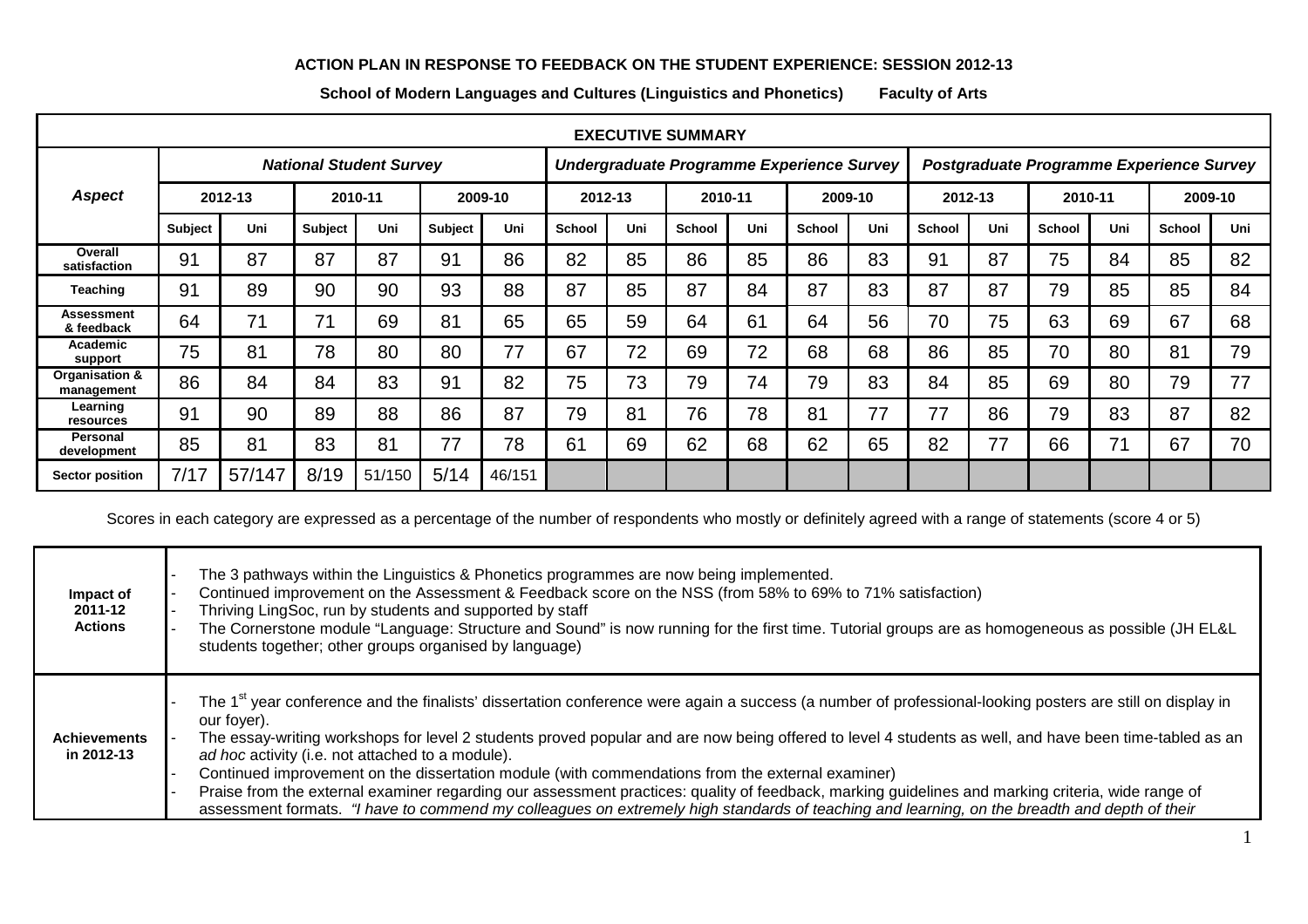|                                    | assessments, on the excellence of their feedback, and on the attention to personalised learning. The staff on the BA in Linguistics & Phoneitcs are an<br>extremely dedicated team providing first-class training in the field."<br>Very high standard of students' work (the dissertations in particular were praised by the external examiner).<br>Development of a series of talks and events about employment opportunities and guidance.<br>Higher Education Achievement Record recognition for our Research Experience Scheme.                                                                                                                                                                                                                                                                                                                                                                                                                                                                                                                         |
|------------------------------------|--------------------------------------------------------------------------------------------------------------------------------------------------------------------------------------------------------------------------------------------------------------------------------------------------------------------------------------------------------------------------------------------------------------------------------------------------------------------------------------------------------------------------------------------------------------------------------------------------------------------------------------------------------------------------------------------------------------------------------------------------------------------------------------------------------------------------------------------------------------------------------------------------------------------------------------------------------------------------------------------------------------------------------------------------------------|
| <b>Main actions</b><br>for 2013-14 | Make students aware of the way in which their feedback is taken into account.<br>Draw students' attention to the marking criteria for all assessments.<br>Continue to encourage students to be proactive in collecting and reflecting on the extensive feedback we provide for them.<br>Provide more opportunities for students to do group work, to enhance their employability by the development of teamwork skills.<br>Continue providing opportunities for students to develop their presentation skills (via the 1st- and 3rd-year conferences, and activities in lectures and<br>seminars).<br>Continue running the Research Experience Scheme, to give students opportunities to get involved in research.<br>Make our elective modules visible via the Discovery Themes, especially the level-2 entry-points into our Pathways (specifically to attract students from<br>Psychology and Education).<br>Review LING1060 (Language Projects) and LING1100 (Language: Data and Analysis) for optimum complementarity and consider synoptic assessment. |

## **ACTION PLAN IN RESPONSE TO FEEDBACK ON THE STUDENT EXPERIENCE: SESSION 2013-14**

| <b>Aspect</b>                     | Progress with actions in response to 2011-12<br>feedback and indication of impact                                                                                                                                                              | Issues raised in 2012-13 feedback                                                                                    | Planned response in 2013-14                                                                                                                                                                                            |
|-----------------------------------|------------------------------------------------------------------------------------------------------------------------------------------------------------------------------------------------------------------------------------------------|----------------------------------------------------------------------------------------------------------------------|------------------------------------------------------------------------------------------------------------------------------------------------------------------------------------------------------------------------|
| Overall<br>satisfaction           | Comments were mainly positive.                                                                                                                                                                                                                 | Many very positive comments.<br>Some negative comments arising from issues with<br>temporary staff.                  | Continue striving for excellence in all areas.<br>Still need to better show to students how their<br>comments are acted upon.<br>Continue supporting the LingSoc and encouraging<br>student involvement at all levels. |
| Teaching                          | Positive comments about staff helpfulness and<br>enthusiasm, and about the choice of modules and<br>interesting content.<br>Some complaints about changes to a particular<br>module (due to a temporary member of staff, who<br>has now left). | Comments mainly positive.                                                                                            | Promote the 3 pathways to encourage students to<br>specialise in areas that interest them.                                                                                                                             |
| <b>Assessment</b><br>and feedback | Feedback still judged insufficient by some (but in<br>some cases this seems to be due to the failure of<br>collecting feedback forms, which are provided for<br>all assignments).                                                              | Many positive comments.<br>Issue with balance of marks in LING2340 (due to<br>discrepancy with programme catalogue). | Raise the awareness of students to the many<br>feedback opportunities offered to them, and of<br>their responsibility in collecting feedback sheets,<br>attending feedback sessions, and reflecting on the             |

## **School of Modern Languages and Cultures (Linguistics and Phonetics) Faculty of Arts**